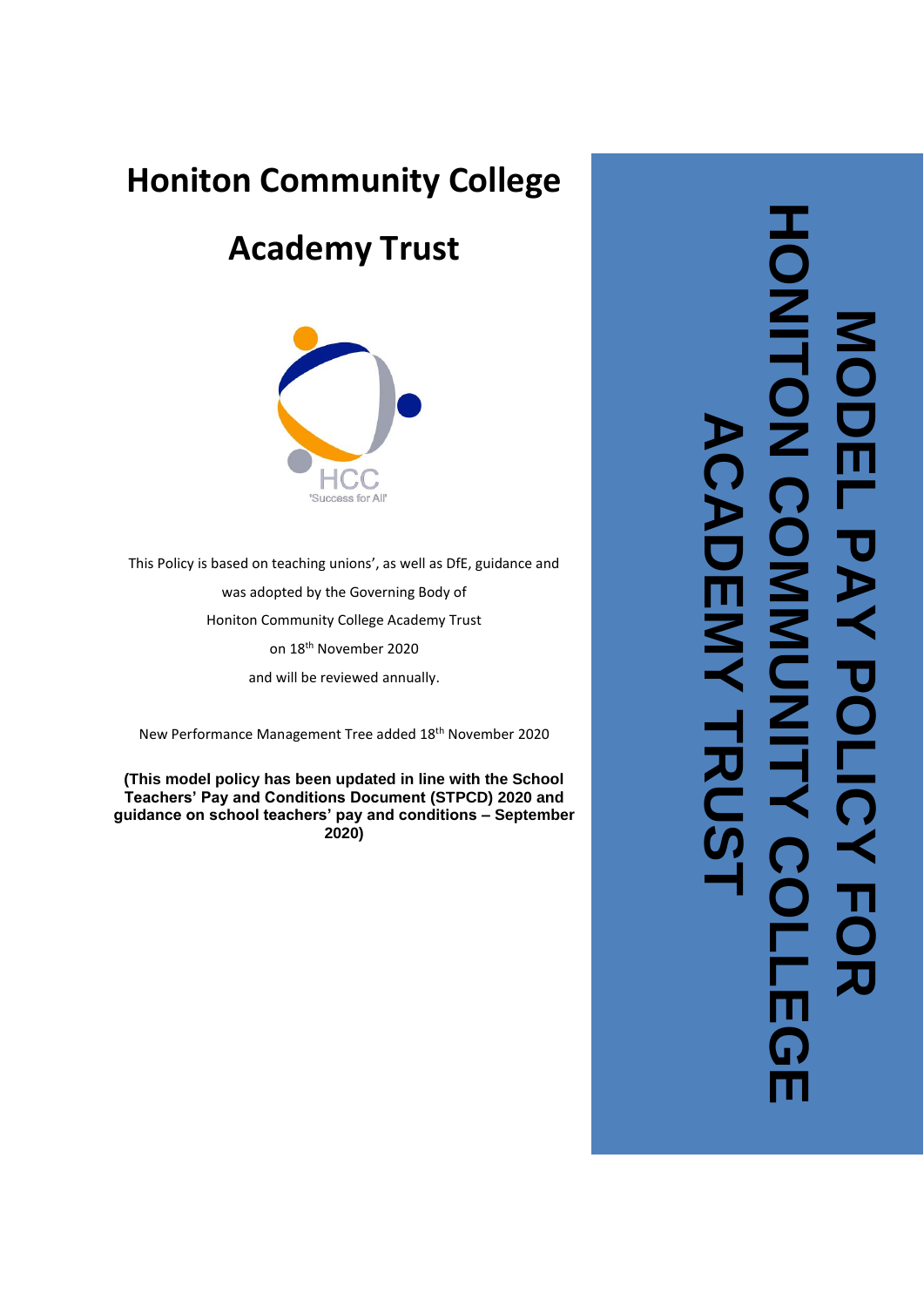# **CONTENTS**

| 1.0                     | <b>Introduction</b>                                                                   | 3                       |
|-------------------------|---------------------------------------------------------------------------------------|-------------------------|
| 2.0                     | <b>Basic Principles</b>                                                               | 3                       |
| 2.1                     | Pay Reviews                                                                           | $\overline{4}$          |
| 2.2                     | Performance and Pay Committee                                                         | $\overline{4}$          |
|                         | <b>Basic Pay Determination on Appointment</b>                                         | 5                       |
|                         | <b>Pay Progression Based on Performance</b>                                           | $\overline{\mathbf{5}}$ |
|                         | <b>Movement to the Expert Teacher Pay Band</b>                                        | $\overline{\mathbf{z}}$ |
| 3.0                     | <b>Pay Appeals Process</b>                                                            | 8                       |
| 3.1                     | <b>Informal Appeal Process</b>                                                        | 8                       |
| 3.2                     | <b>Formal Appeal Process</b>                                                          | 8                       |
| 3.2.1                   | Representation                                                                        | 8                       |
| 3.2.2                   | Appeal                                                                                | 9                       |
| 3.3                     | Periods of leave (including maternity/paternity/adoption and long term<br>sick leave) | 10                      |
| 4.0                     | <b>Use of Discretion in Basic Pay Determinations</b>                                  | 11                      |
| 4.1                     | Pay range for Principals                                                              | 11                      |
| 4.2                     | Pay range for Senior Vice Principals and Vice Principals                              | 11                      |
| 5.0                     | <b>Discretionary Experience Points for Classroom Teachers</b>                         | 12                      |
| 6.0                     | <b>Unqualified teachers</b>                                                           | 12                      |
| 6.1                     | Newly Appointed Unqualified Teachers                                                  | 12                      |
| 6.2                     | Additional Allowance for Unqualified Teachers                                         | 12                      |
| 6.3                     | Safeguarding for Unqualified Teachers                                                 | 13                      |
| 7.0                     | <b>Discretionary Allowance and Payments</b>                                           | 13                      |
| 7.1                     | Safeguarded payments and allowances                                                   | 13                      |
| 7.2                     | Teaching and Learning Responsibilities                                                | 13                      |
| 7.3                     | Criteria and factors for award of TLR's                                               | 13                      |
| 7.4                     | Safeguarding for TLRs                                                                 | 14                      |
| 7.5                     | Special Educational Needs Allowance                                                   | 14                      |
| 8.0                     | <b>Other Payments</b>                                                                 | 14                      |
| 8.1                     | Continuing Professional Development, Initial Teacher Training Activities,             | 14                      |
|                         | Out-of-School Learning Activities and Additional Responsibilities Linked              |                         |
|                         | to raising School Educational Standards                                               |                         |
| 9.0                     | <b>Pay Policy Relating to Support Staff</b>                                           | 15                      |
|                         | <b>Appendices:</b>                                                                    |                         |
| 1                       | <b>Honiton Community College Performance Management tree</b>                          | 16                      |
| $\overline{\mathbf{2}}$ | <b>Pay Ranges</b>                                                                     | 19                      |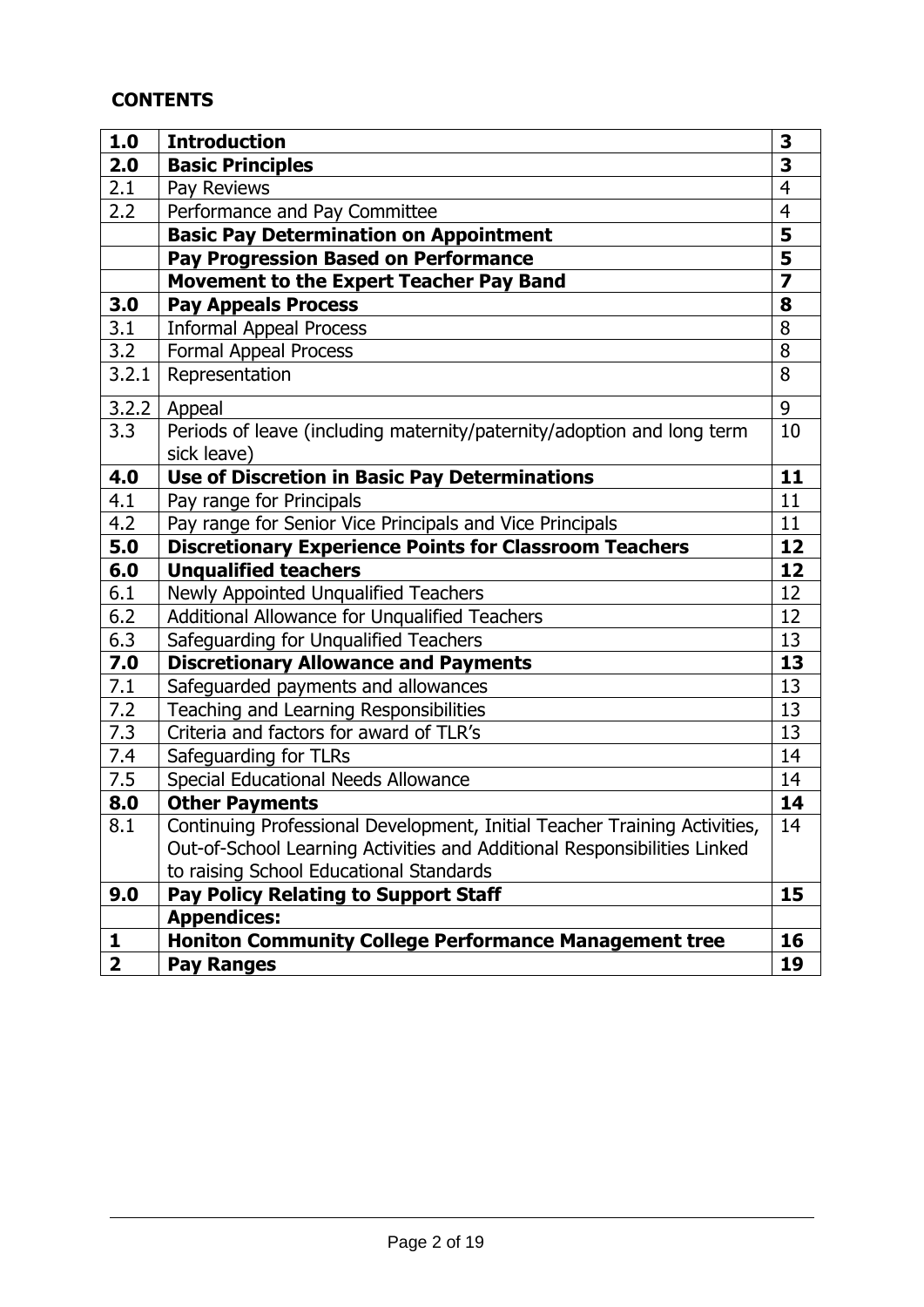# **1.0 INTRODUCTION**

In adopting this pay policy the aim is to:

- maximise the quality of learning and teaching at the college
- support the recruitment and retention of a high quality teacher workforce
- enable the college to recognise and reward teachers appropriately for their contribution to the college
- help to ensure that decisions on pay are managed in a fair, just and transparent way

This Academy recognises The School Teachers' Pay and Conditions Document (STPCD) as a framework for teachers pay. This document places a statutory duty on schools to have a Pay Policy, which sets out the basis on which to determine teachers' pay and to establish procedures for determining appeals.

When making pay decisions, the Academy will have regard to the Pay Policy and to the member of staff's particular post within the staffing structure. A copy of the staffing structure (revised as appropriate following the most recent review of staffing) will be attached to this policy.

This model Pay Policy covers all key areas of pay discretion which requires consideration. All procedures for determining pay will be consistent with the principles of public life - objectivity, openness and accountability. Both Pay and Appraisal policies will make clear the Academy's compliance with The Equality Act 2010, [The Employment Rights Act 1996,](http://www.hmso.gov.uk/acts/acts1996/1996018.htm) The Employment Relations Act [1999](http://www.hmso.gov.uk/acts/acts1999/19990026.htm) and [The Employment Act 2002,](http://www.opsi.gov.uk/acts/acts2002/20020022.htm) [The Part-time Workers \(Prevention of](http://www.dti.gov.uk/er/ptime.htm)  [Less Favourable Treatment\) Regulations 2000](http://www.dti.gov.uk/er/ptime.htm) and [the Employment Act 2002](http://www.dti.gov.uk/er/resolvingdisputes.htm)  [\(Dispute Resolution\) Regulations.](http://www.dti.gov.uk/er/resolvingdisputes.htm)

This Policy will be reviewed each year, or when other changes occur to the STPCD, to ensure that it reflects the latest legal position. The Pay Policy complies with the current STPCD and the accompanying statutory guidance. It will be used in conjunction with them, but, in the event of any inadvertent contradictions, the document and guidance take precedence.

This policy also covers matters relating to pay for support staff.

#### **2.0 BASIC PRINCIPLES**

All teachers are paid in accordance with the statutory provisions of the STPCD, as updated from time to time and all references to the STPCD in this policy shall be in reference to the latest version.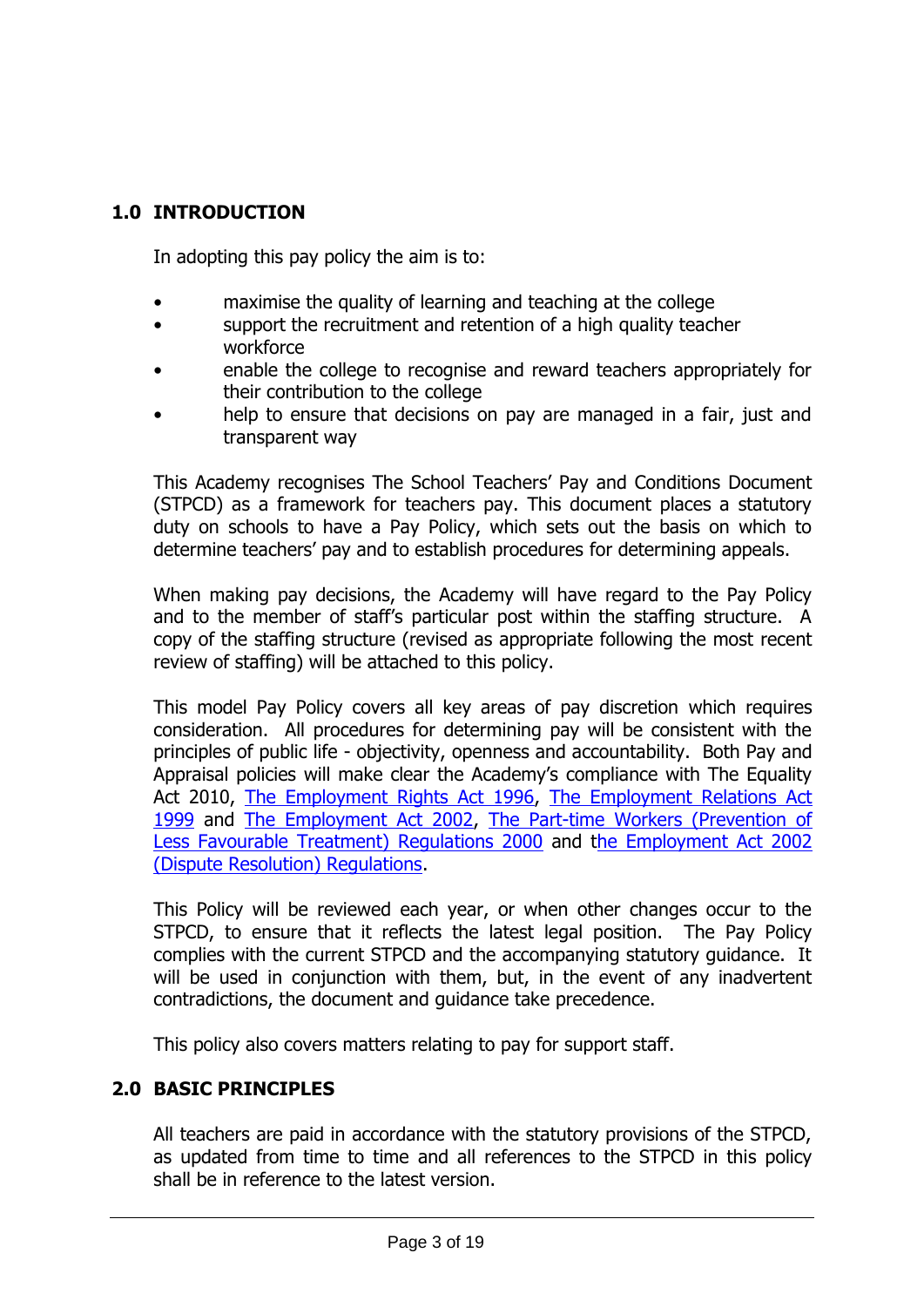A copy of the latest version may be found online at: [https://assets.publishing.service.gov.uk/government/uploads/system/uploads/a](https://assets.publishing.service.gov.uk/government/uploads/system/uploads/attachment_data/file/920904/2020_STPCD_FINAL_230920.pdf) [ttachment\\_data/file/920904/2020\\_STPCD\\_FINAL\\_230920.pdf](https://assets.publishing.service.gov.uk/government/uploads/system/uploads/attachment_data/file/920904/2020_STPCD_FINAL_230920.pdf)

All pay-related decisions are made taking full account of the College's Improvement Plan (CIP). All pay related decisions are taken in compliance with the Equality Act 2010, [The Employment Rights Act 1996,](http://www.hmso.gov.uk/acts/acts1996/1996018.htm) [The Employment](http://www.hmso.gov.uk/acts/acts1999/19990026.htm)  [Relations Act 1999](http://www.hmso.gov.uk/acts/acts1999/19990026.htm) and [The Employment Act 2002,](http://www.opsi.gov.uk/acts/acts2002/20020022.htm) as well as the [Fixed Term](http://www.legislation.hmso.gov.uk/si/si2002/20022034.htm)  [Employees \(Prevention of Less Favourable Treatment\) Regulations 2002.](http://www.legislation.hmso.gov.uk/si/si2002/20022034.htm)

The process for making decisions on the pay of teachers at the Academy is as follows:

#### **2.1 Pay Reviews**

The Principal will ensure that every teacher's salary is reviewed with effect from 1 September and no later than 31 October each year. The Principal will give them a written statement setting out their salary and any other financial benefits to which they are entitled to by that date. Also in the letter we will celebrate the extent to which they have achieved their appraisal objectives. In the case of the Principal, the Principal's Appraisal Panel of the Governing Body will make recommendations by 31st December in relation to any progression, in line with the STPCD, to the Performance and Pay Committee.

Reviews may take place at other times of the year to reflect any changes in circumstances or job description which lead to a change in the basis for calculating an individual's pay. For example, if an individual takes up a new post their pay will be determined before or when the teacher takes up the new post or if a teacher is entitled to pay on the upper pay range. A written statement will be given after any review and where applicable will give information about the basis on which it was made. A revised pay statement must also be given where there are any other changes in pay arrangements in the year.

Where a pay determination leads or may lead to the start of a period of safeguarding, the Principal will give the required notification as soon as possible and no later than one month after the date of the determination.

# **2.2 The Performance and Pay Committee**

The Governing Body has delegated responsibility to the Performance and Pay Committee to approve or not recommendations made by the Principal regarding pay in accordance with the Pay Policy. Decisions will be communicated to each teacher in writing, by the Principal in accordance with the STPCD. Decisions regarding the pay of the Principal will be communicated in writing by the Chair of Governors, in accordance with the STPCD.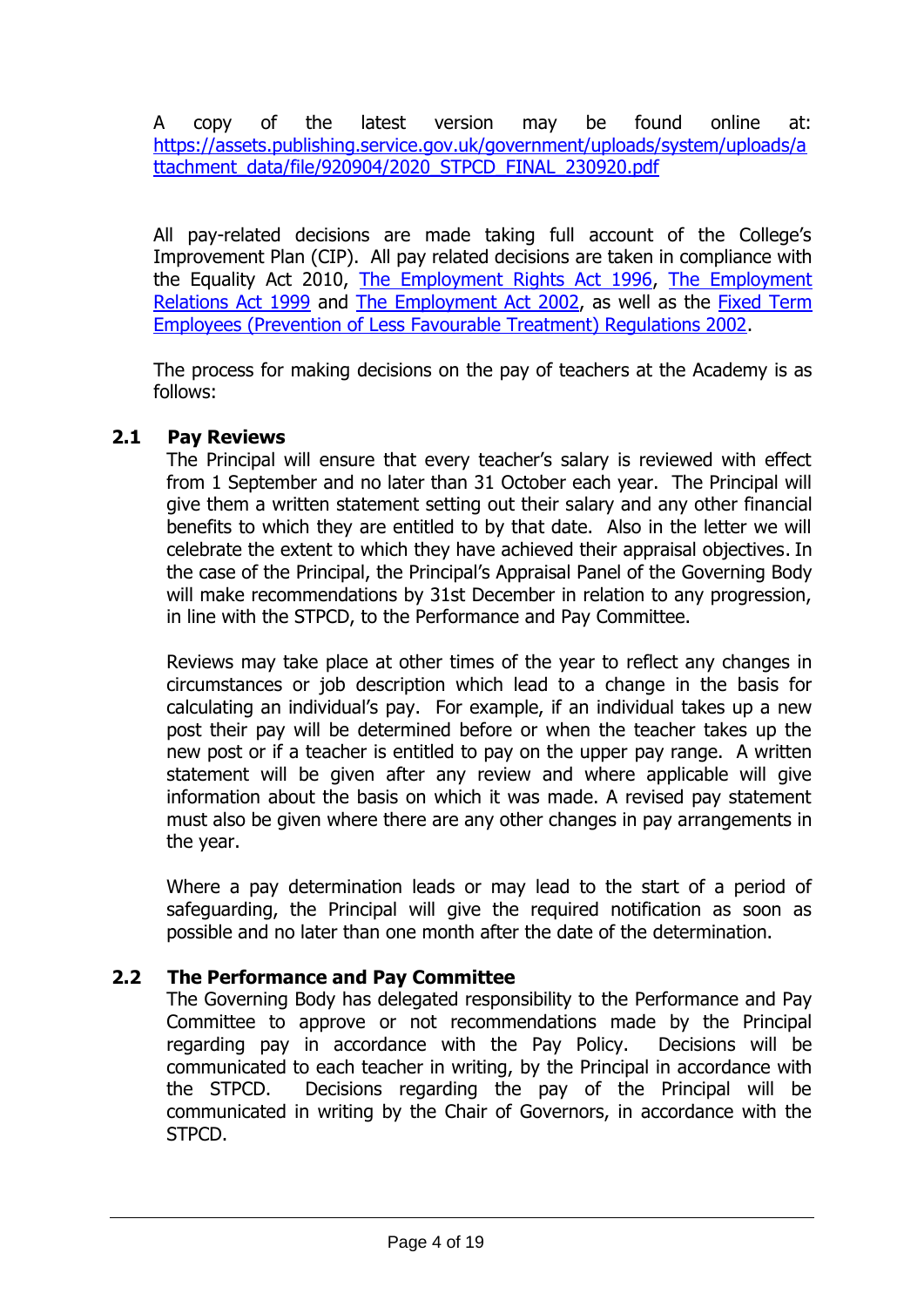#### **BASIC PAY DETERMINATION ON APPOINTMENT**

The Principal will determine the pay range for a vacancy prior to advertising, having previously sought approval from the Performance and Pay Committee if there are any changes to the already agreed pay scale. On appointment the Principal will determine the starting salary within that range to be offered to the successful candidate based on the following considerations:

• The principle of portability, if appropriate, will apply. Evidence of previous success in appraisal will be required to secure the existing rate of pay the teacher was receiving in their previous post, or if applicable pay progression. Pay progression, if appropriate, will be under the terms laid down in this pay policy and not the teacher's previous school.

#### **PAY PROGRESSION BASED ON PERFORMANCE**

#### **Teachers:**

In this college all teachers can expect to receive regular, constructive feedback on their performance and are subject to annual appraisal which recognises their strengths, informs plans for their future development, and helps to enhance their professional practice. The arrangements for teacher appraisal are set out in the college's appraisal policy.

Decisions regarding pay progression will be made with reference to the teachers' appraisal reports and the pay recommendations they contain. In the case of NQTs, whose appraisal arrangements are different, pay decisions will be made by means of the statutory induction process. It will be possible for a 'no progression' determination to be made without recourse to the capability procedure. In addition, where the capability procedure has been invoked in the current appraisal cycle, or the teacher requests not to progress from 'Embedded' to 'Expert' Teacher (see College's standards for teaching criteria) a 'no progression' determination may be made.

To be fair and transparent, and to ensure objectivity, assessments of performance will be properly rooted in evidence as part of the appraisal process. In this college we will ensure fairness by adhering to the following systems:

- appropriate training for all stakeholders, eg appraisees, appraisers
- rigorous and robust cycle of Appraisal activities (see Appraisal Policy)

The evidence we will use will include: self-assessment, tracking pupil progress, learning walks, work scrutinies, lesson observations, the views of pupils and parents.

Teachers' appraisal reports will contain pay recommendations. Final decisions about whether or not to accept an appraiser's pay recommendation will be ratified by the Performance and Pay Committee, having regard to the appraisal report and taking into account advice from the Executive Leadership Team. The Governing Body will consider its approach in the light of the college's budget and ensure that appropriate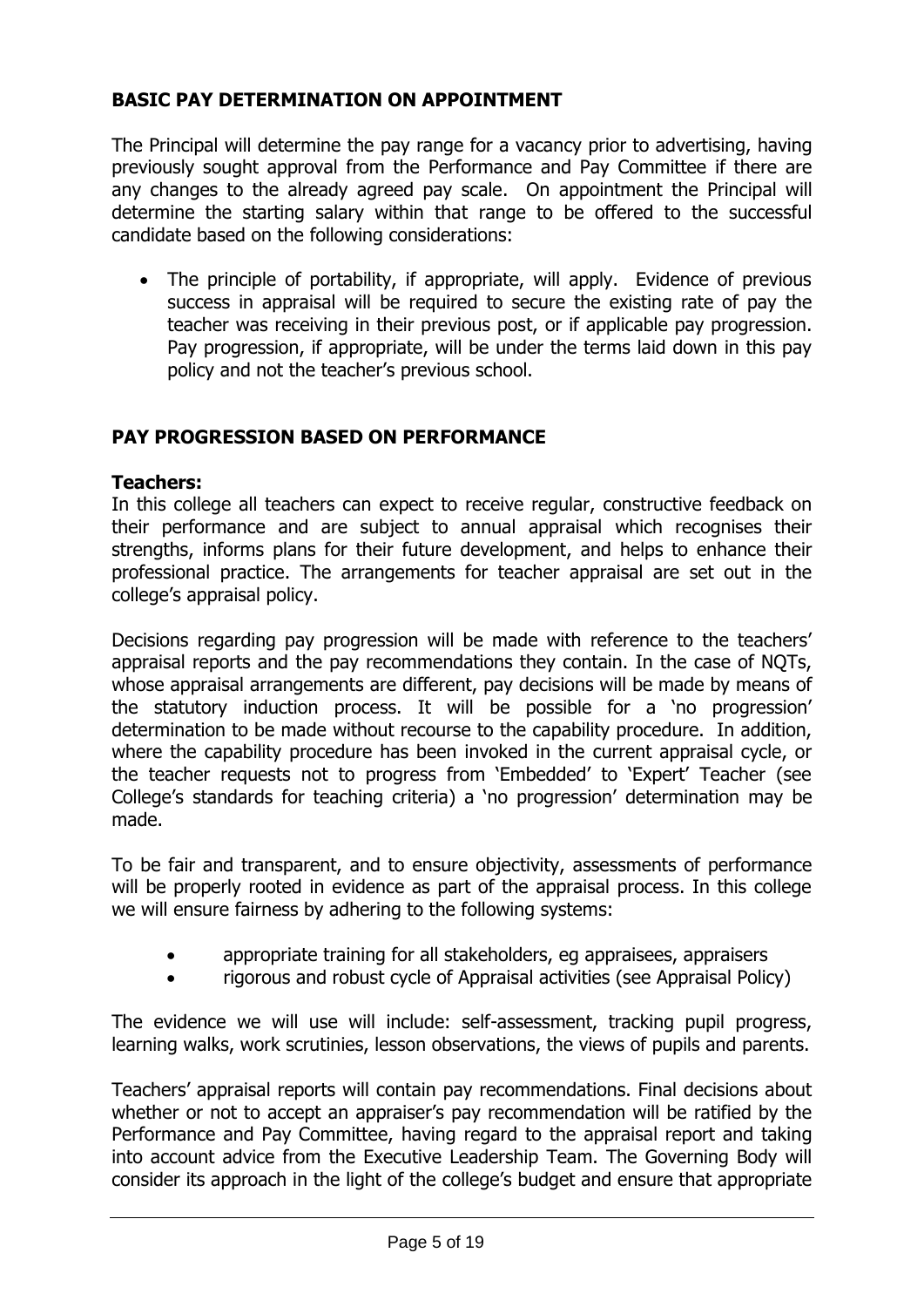funding is allocated for pay progression at all levels.

When considering progression and the link to pay:

- progression is absolute, not relative
- the level of performance that will be required for progression to be awarded will be determined by the assessment of the appraisee's Totality of Performance (see Appraisal policy)
- totality of Performance will be differentiated according to the teacher's band on the pay scale (see College's standards for teaching criteria)

Annual pay progression within the pay range for these posts is not automatic. Any progression will normally be by one point, but the Performance and Pay Committee may consider movement by two points in exceptional circumstances if recommended by the Principal.

#### **Senior Vice, Vice and Assistant Principals:**

Senior Vice and Vice Principals must evidence sustained high quality of their performance in respect of leadership and management and pupil progress and will be subject to a review of performance against their appraisal objectives before any discretionary points will be awarded. The clarification of the application of the criteria (as set out in the STPCD) for Leadership Group progression will be taken fully into account.

Annual pay progression within the pay range for these posts is not automatic. Any progression will normally be by one point, but the Performance and Pay Committee may consider movement by two points in exceptional circumstances if recommended by the Principal.

# **The Principal:**

The Principal must evidence sustained high quality of performance, with particular regard to leadership, management and pupil progress and will be subject to a review of performance against their appraisal objectives before any discretionary points will be awarded. The Full Governing Body will have regard to any recommendation on pay recorded in the Principal's most recent appraisal record. The clarification of the application of the criteria (as set out in the STPCD) for Leadership Group progression will be taken fully into account.

Annual pay progression for this post is not automatic. Any progression will normally be by one point. Members of the Principal's Appraisal Panel of the Governing Body will conduct the appraisal. Membership will be up to three governors (including the Chair of Governors) but no fewer than two as set out in the Terms of Reference for the panel. The panel should not include the Principal, Staff Governors and any other governors employed at the college and associate members. The Terms of Reference will name those governors on the panel. Members of the panel should be trained for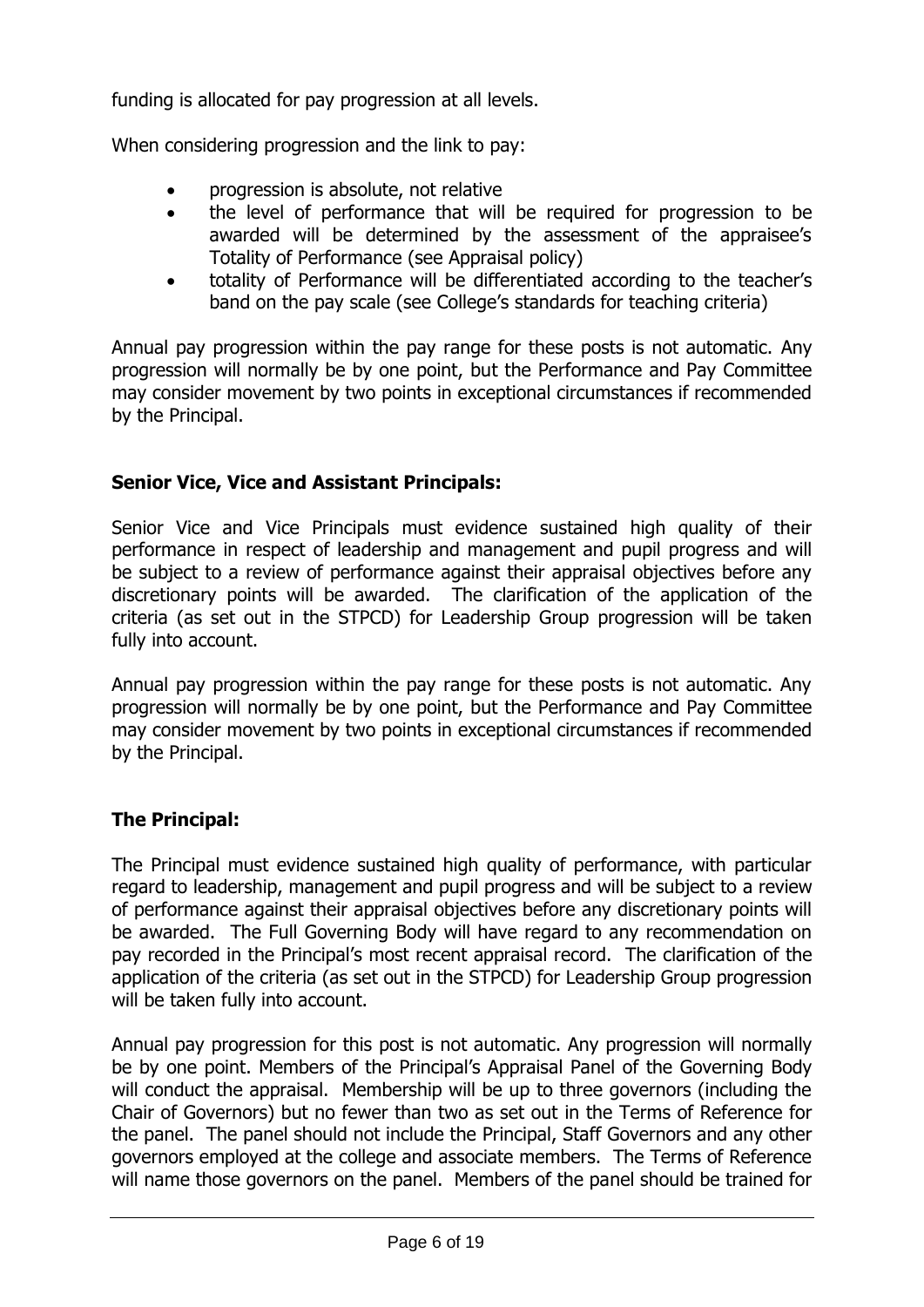the role and have attended the specific training on offer through Governor Support. Recommendations must be made by the  $15<sup>th</sup>$  December in relation to any pay progression, in line with the STPCD to the Performance and Pay Committee. They may award up to two points.

# **MOVEMENT TO THE EXPERT TEACHER PAY BAND (UPPER PAY RANGE)**

# **Applications and Evidence:**

Following two consecutive successful appraisals a teacher on point 6 of the college pay scale may express a desire to be considered to be paid on the Expert Teacher scale. It is the responsibility of the teacher to decide whether or not they wish to apply to be paid on the Expert Teacher band.

The application is via the appraisal report which must be submitted to the Principal by September 30<sup>th</sup>.

If a teacher is simultaneously employed at another school(s), they may submit separate applications if they wish to apply to be paid on the Expert Teacher scale in that school or schools. This college will not be bound by any pay decision made by another school.

#### **The Assessment:**

An application from a qualified teacher will be successful where the Principal is satisfied that the teacher is meeting the criteria of Expert Teacher, as set out in the appraisal policy, and on successful completion of two consecutive appraisal rounds (see appraisal policy).

#### **Processes and procedures**:

The assessment will be made by October  $31<sup>st</sup>$ .

If successful, applicants will move to the Expert Teacher scale from the start of that academic year.

The teacher will start on point 7 of the pay scale.

If unsuccessful, feedback will be provided by the Principal within 10 working days of the assessment deadline.

Any appeal against a decision not to move the teacher to the Expert Teacher scale will be heard under the college's general appeals arrangements.

#### **Part-time teachers:**

Teachers employed on an ongoing basis at the college but who work less than a full working week are deemed to be part-time. The Principal will give them a written statement detailing their working time obligations and the standard mechanism used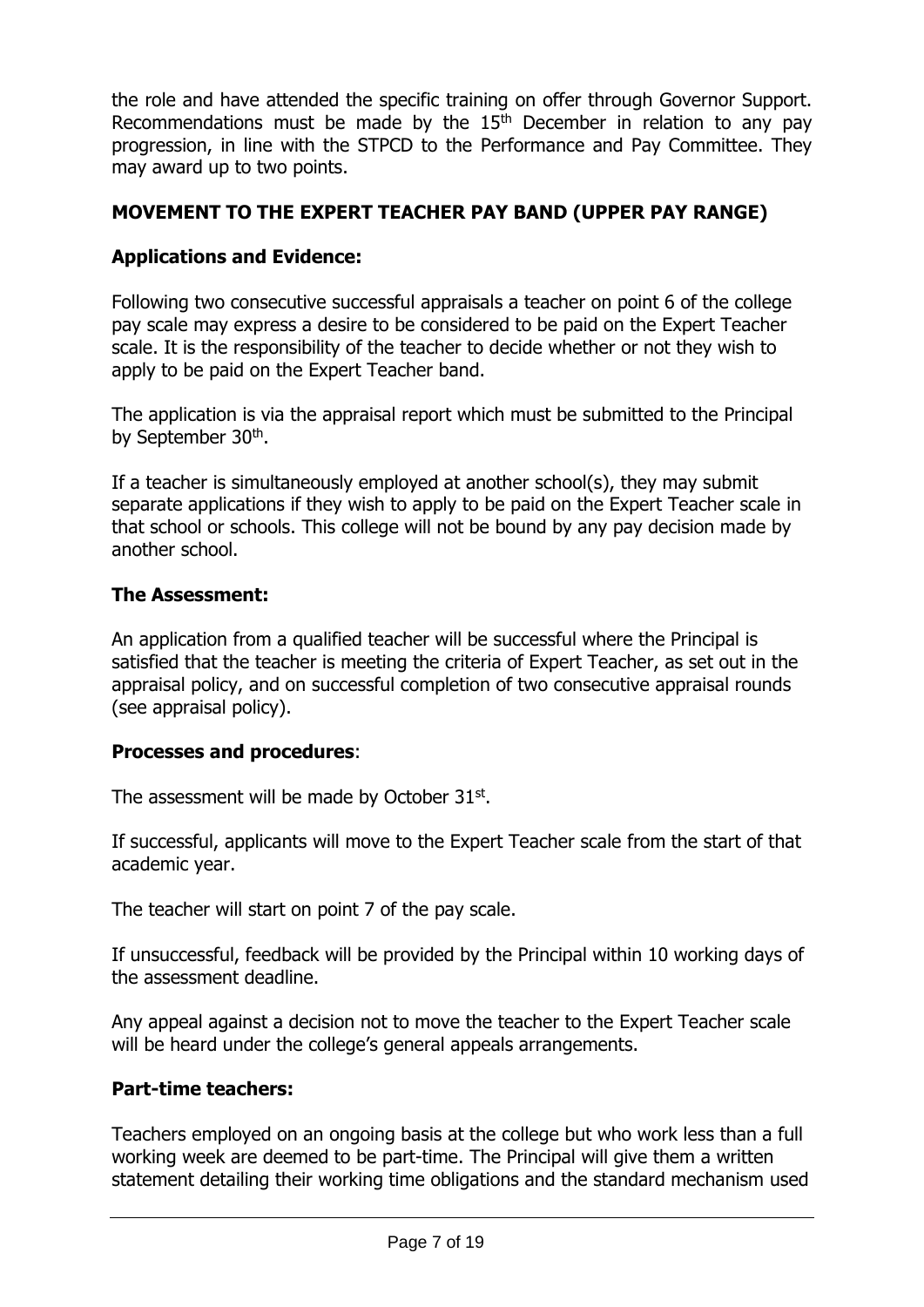to determine their pay, subject to the provisions of the statutory pay and working time arrangements and by comparison with the college's timetabled teaching week for a full-time teacher in an equivalent post.

# **Short Notice/Supply teachers:**

Teachers employed on a day-to-day or other short notice basis will be paid on a daily basis calculated on the assumption that a full working year consists of 195 days; periods of employment for less than a day being calculated pro-rata.

#### **Pay increases arising from changes to the document:**

All teachers are paid in accordance with the statutory provisions of the Document as updated from time to time.

# **Monitoring the impact of the Policy:**

The Performance and Pay Committee will monitor the outcomes and impact of this policy on a yearly basis, including trends in progression across specific groups of teachers to assess its effect and the college's continued compliance with equalities legislation (see appraisal policy).

# **3.0 PAY APPEALS PROCESS**

#### **3.1 Informal Appeal Process**

Where an employee is not satisfied with their pay determination, they should seek to resolve this by discussing the matter informally with the decision maker within ten working days of the decision.

Where this is not possible or where the employee continues to be dissatisfied, they may follow the formal appeal process.

# **3.2 Formal Appeal Process**

#### **3.2.1 Representation**

An employee may seek a review of any determination in relation to their pay or any other decision ratified by the Performance and Pay Committee or individual acting with delegated authority which affects their pay.

A formal pay appeal may be lodged for the following reasons:

- incorrect application of any provision of the STPCD or NJC terms and conditions
- failure to have proper regard for statutory guidance
- failure to take proper account of relevant evidence
- failure to take account of irrelevant or inaccurate evidence
- biased or otherwise unlawful discrimination against the employee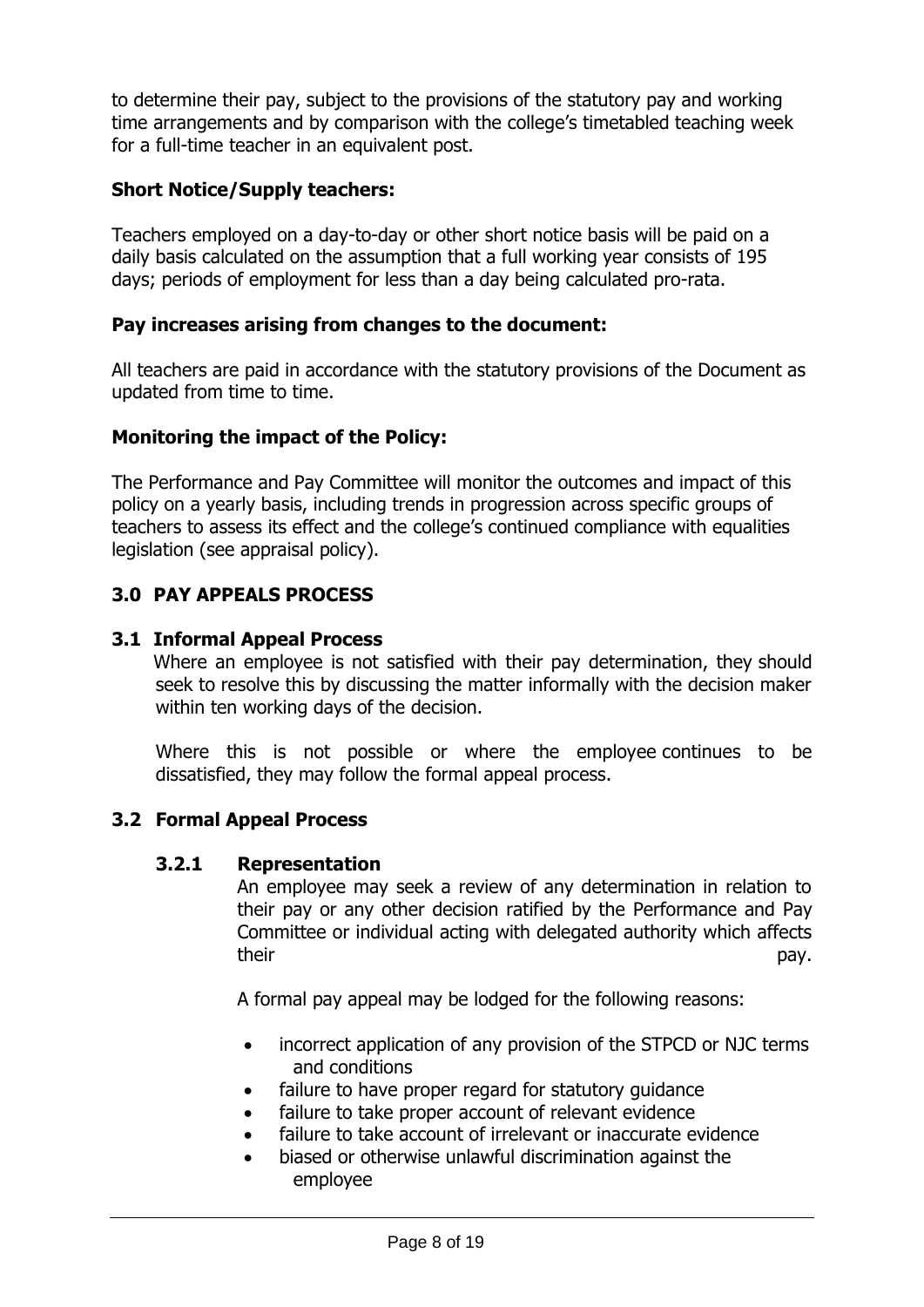The order of proceedings is as follows:

The employee should set down in writing the grounds for requesting an appeal within 10 working days of the notification of the pay determination decision, or of the outcome of the informal process.

The Second (Appeals) Committee of the Governing Body should convene a hearing, within 10 working days of receipt of the written appeal, to consider the appeal and give the employee an opportunity to make representations in person.

An employee's request to be accompanied by a work colleague or recognised Trade Union/Professional Association representative will not be unreasonably refused. The timing and location of the formal meeting must be reasonable. Following the hearing the employee should be informed in writing of the decision and their right of appeal.

#### **3.2.2 Appeal**

If an employee wishes to appeal against the determination made at the first hearing, they must notify the Clerk to the Governors, in writing, within 10 working days of the decision being notified to them in writing.

The appeal should be heard by a Special Committee of three Governors who were not involved in the original determination, normally within 20 working days of the receipt of the written appeal.

The employee will be given the opportunity to present their appeal in person. An employee's request to be accompanied by a work colleague or recognised Trade Union/Professional Association representative will not be unreasonably refused.

The timing and location of the formal meeting must be reasonable. Five working days' notice should be given of the appeal hearing. The notification of the appeal hearing will include:

- the date, time and place of the hearing
- the name(s) of the person(s) who will hear the case,
- who will respond to the appeal (the person or representative of the Committee who made the original decision)
- copies of documents and any other written material or evidence which is relevant
- the names of any witnesses to be called
- confirmation of the employee's right to call witnesses
- the employee's right to submit any documentation within three working days prior to the appeal hearing, to the Clerk to the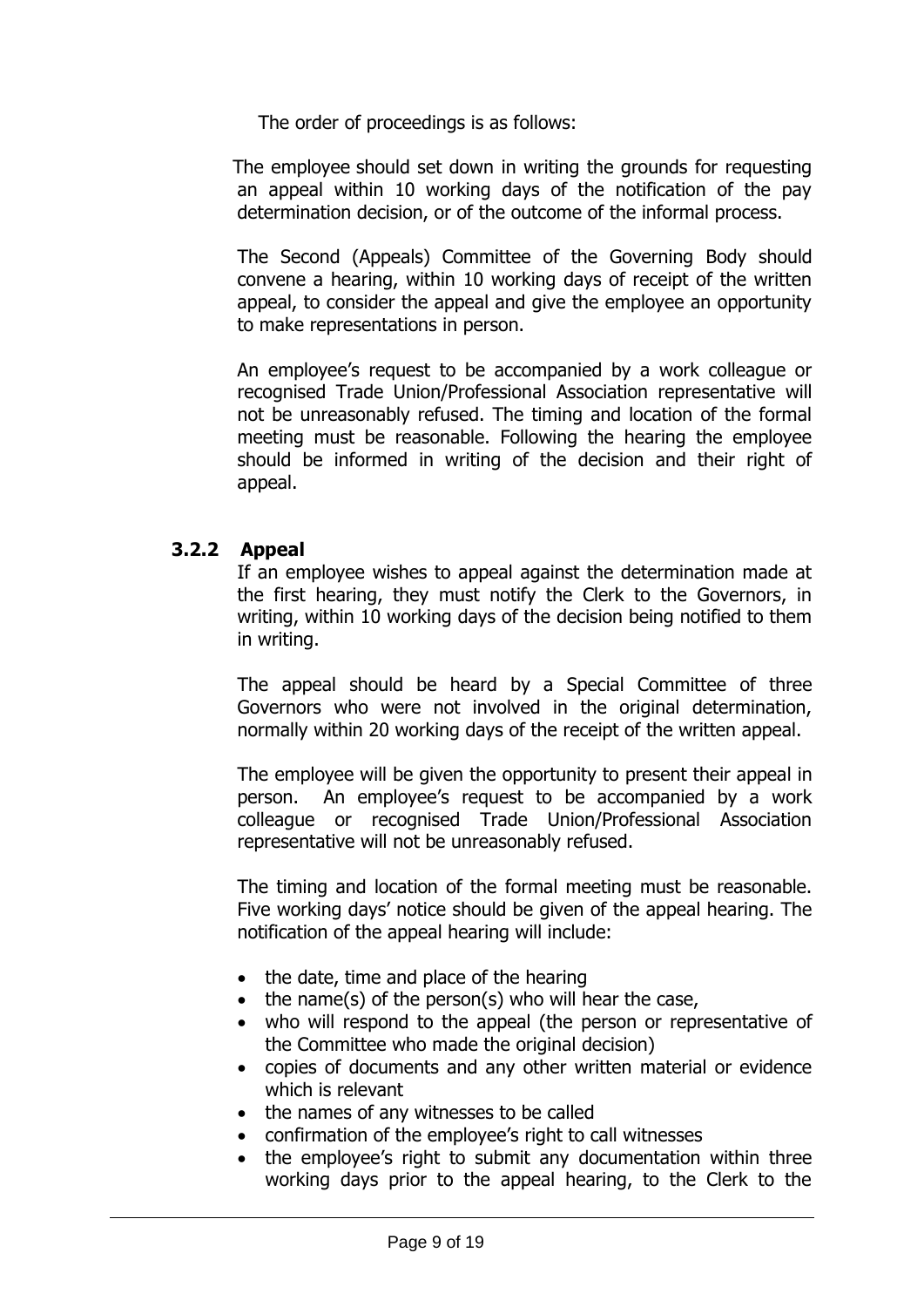**Governors** 

- a copy of this policy
- the fact that the appeal hearing may take place in the employee's absence if they are unable to attend without a satisfactory explanation
- if they are unable to attend through illness, they should arrange representation at the appeal hearing and/or provide written submissions to the appeal hearing

It is the responsibility of the Clerk to the Governors to ensure that an accurate account of the hearing is made.

During the hearing, either side will be entitled to request an adjournment for consultation. Any reasonable request should be allowed. Witnesses will attend only for the part of the hearing where they are required to give evidence and answer questions.

No conclusion should be reached until representations from all parties have been taken into account. The decision of the appeal panel will be given in writing, and where the appeal is rejected, this will include a note of the evidence considered and the reasons for the decision.

#### **3.3 Periods of leave (including maternity/paternity/adoption and long term sick leave)**

If you are absent from work as a result of a sustained period of leave (including maternity/paternity/adoption and long term sick leave) during the intervening period between the last pay review and the current pay review and/or you are on a period of sustained leave when the salary review and appraisal process is conducted the college will look at the individual circumstances of your case and the appraisal information and evidence available to it when considering your pay review and will normally exercise its discretion to maintain your appraisal rating from the previous year.

If for any reason you object to the college's decision in respect of maintaining a previous appraisal rating, you should submit written reasons, together with evidence and information to support your application, to the Performance and Pay Committee within one month of receiving the written notification of the outcome of the pay review. The Performance and Pay Committee will then carry out a review of the decision based on the information and evidence available, your representations and evidence and the individual circumstances relating to your case and make a decision in relation to your appraisal rating.

If the Performance and Pay Committee decides that there is insufficient information and evidence to support your application for a review of the decision to maintain your previous appraisal rating, the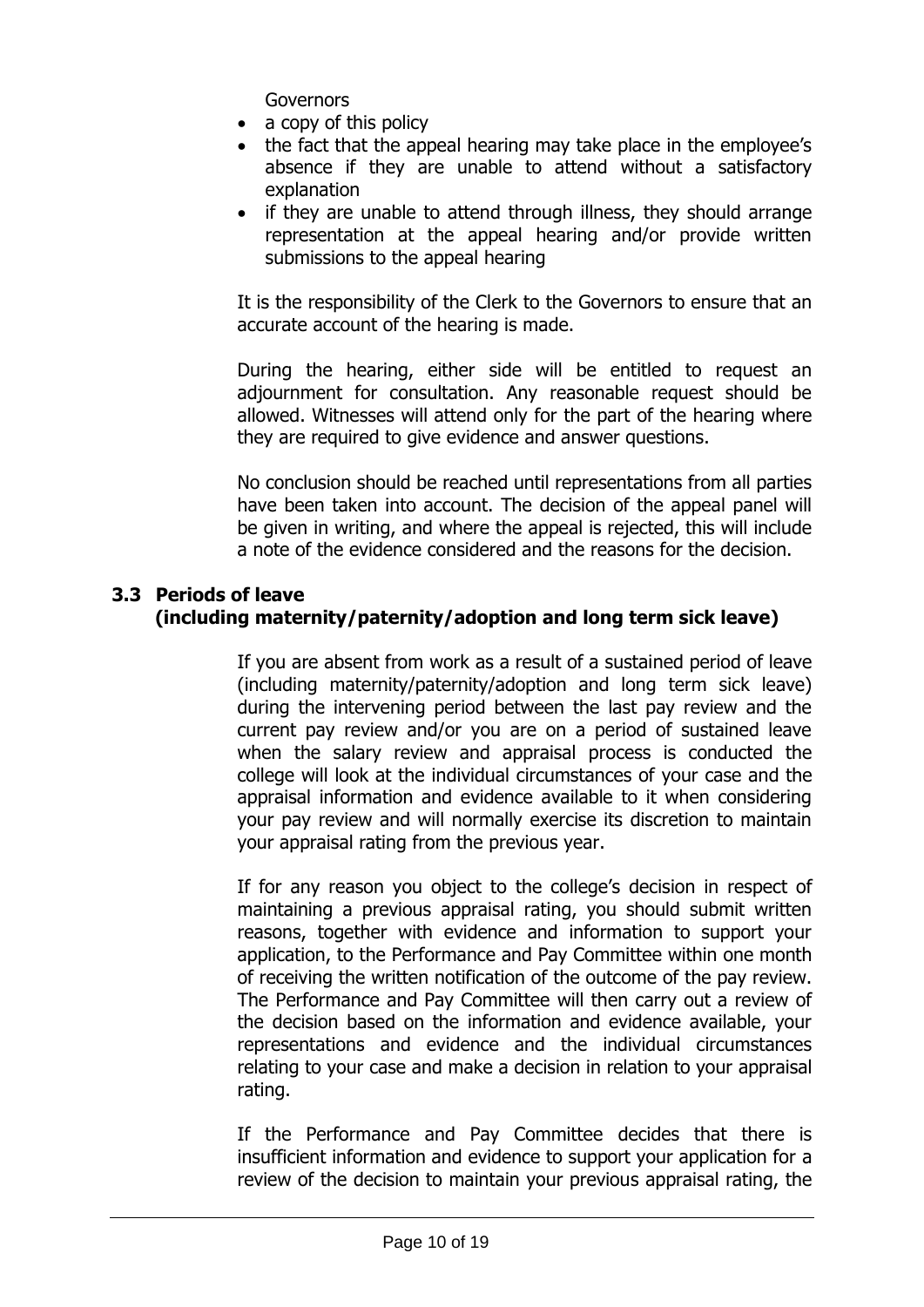college may, where appropriate, exercise its discretion for an interim review before the next salary review at the beginning of the Autumn term.

If you are unhappy with the Performance and Pay Committee in relation to the pay decision, or the outcome of any interim review, you can appeal in writing to the Appeal Committee setting out the written reasons for your appeal together with any relevant evidence. The decision of the Appeal Committee will be final and there will be no further right of appeal.

# **4.0 USE OF DISCRETIONS IN BASIC PAY DETERMINATION**

#### **4.1 Pay Range for Principals**

The relevant body will determine the head teacher group for Principals when they propose to make a **new** appointment or at any time if they consider it necessary. In limited circumstances (special measures, substantial difficulties in recruiting or retaining a Principal or the Principal is appointed as a temporary Principal of one or more additional establishments) the relevant body can consider making a discretionary payment(s). The total of all discretionary payments must not exceed 25 percent of the annual salary which is otherwise payable to the head teacher and the total of salary and other payments made to the head teacher must not exceed 25% above the maximum of the head teacher group. (refer to the relevant section of the STPCD).

Where the Principal is appointed to more than one establishment, the appropriate Governing Body must calculate the head teacher group by combining the unit score of all the schools for which the head teacher is responsible to arrive at a total unit score, which then determines the head teacher group (refer to the relevant section of the STPCD).

In this Academy the head teacher group unit score has been agreed as L28 to L34.

#### **4.2 Pay Range Vice and Assistant Principals**

The relevant body will determine the statutory pay range for Senior Vice and Vice Principals when they propose to make **new** appointments or where there is a significant change in the responsibilities of serving Senior Vice or Vice Principals. They may determine the pay range as of 1 September or at any time of the year to reflect any changes in the circumstances or job description which lead to a change in the basis for calculating their pay, or at any time if they consider it necessary to retain a Senior Vice or Vice Principal.

The statutory range for the Senior Vice and Vice Principal (s) have been agreed as:

**Post:** Senior Vice Principal – removed as two Vice Principals in post.

**Post: Vice Principal** has been set as L16 to L20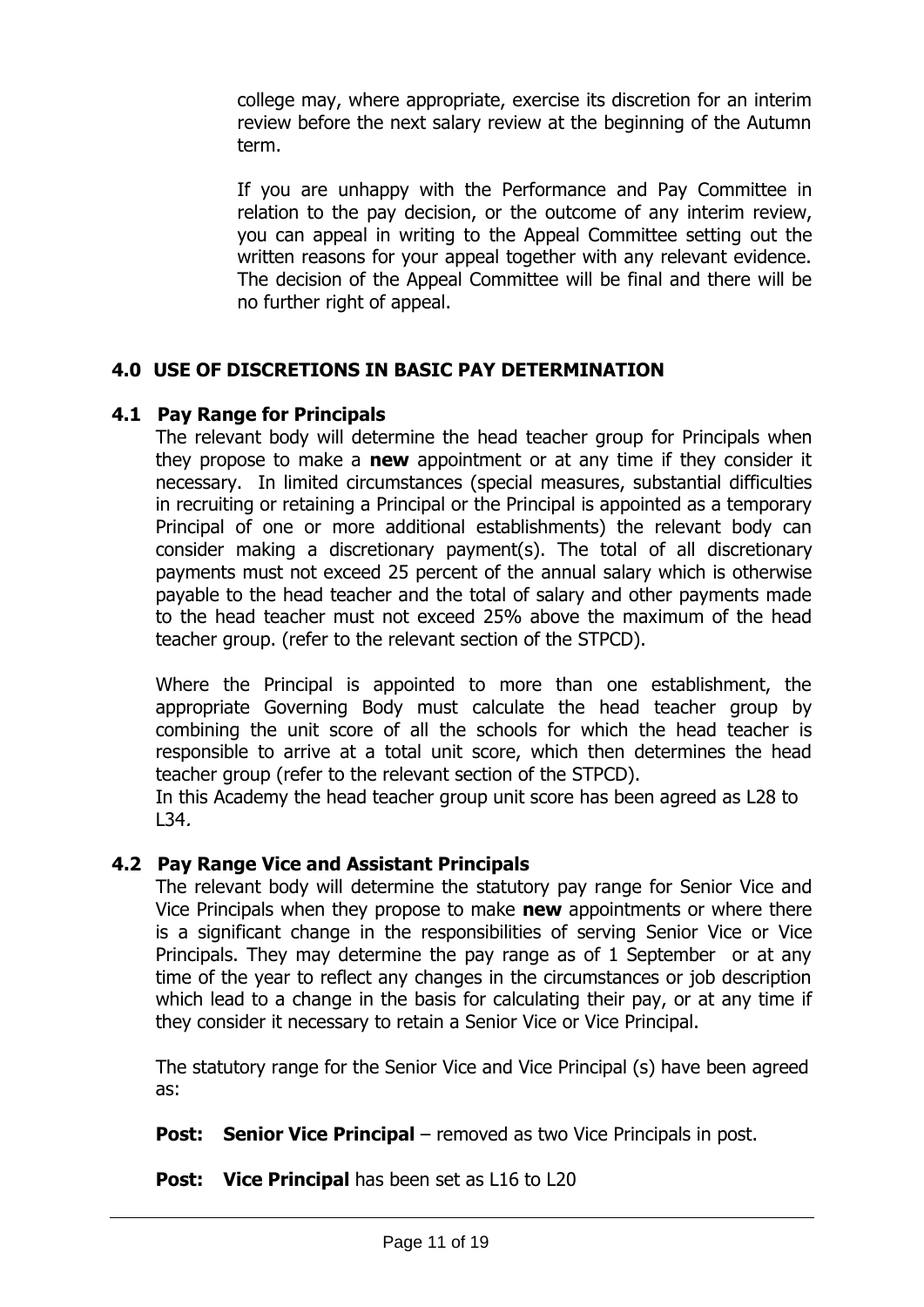#### **Post: Assistant Principal** has been set as L10 to L14

#### **Post: Director of Finance and Resources follows the Chief Officer's payscale.**

#### **5.0 DISCRETIONARY EVIDENCE POINTS FOR CLASSROOM TEACHERS**

When placing a Classroom Teacher on the pay scale, the Appointing Panel will consider awarding an extra point or points on the scale in recognition of other relevant experience that would not attract mandatory experience points in the following circumstances:

- one point on the main scale for each year of service as a qualified teacher in an Academy, a city technology college, a city college for the technology of the arts or an independent school
- one point on the main scale for each period of one year of service as a qualified teacher in an overseas school outside the European Economic Area or Switzerland in the maintained sector of the country concerned
- one point on the main scale for each period of one year of service teaching in further education, including sixth form colleges
- one point on the main scale for each period of one year of service teaching in higher education

The Appointing Panel will consider awarding on a case by case basis:

• at least one point on the scale for each period of five years spent outside teaching but working in a relevant area. This might include industrial or commercial training, and experience with children/young people.

#### **6.0 UNQUALIFIED TEACHERS**

#### **6.1 Newly Appointed Unqualified Teachers**

All unqualified teacher will meet the criteria stipulated within the STCPD.

#### **6.2 Additional Allowances for Unqualified Teachers**

The Performance and Pay Committee may determine an additional allowance as it considers appropriate, where in the context of its staffing structure and Pay Policy a teacher has:

(a) taken on a sustained additional responsibility which:

- is focused on teaching and learning; and
- requires the exercise of a teacher's professional skills and judgement
- (b) qualifications or experience which bring added value to the role he/she is undertaking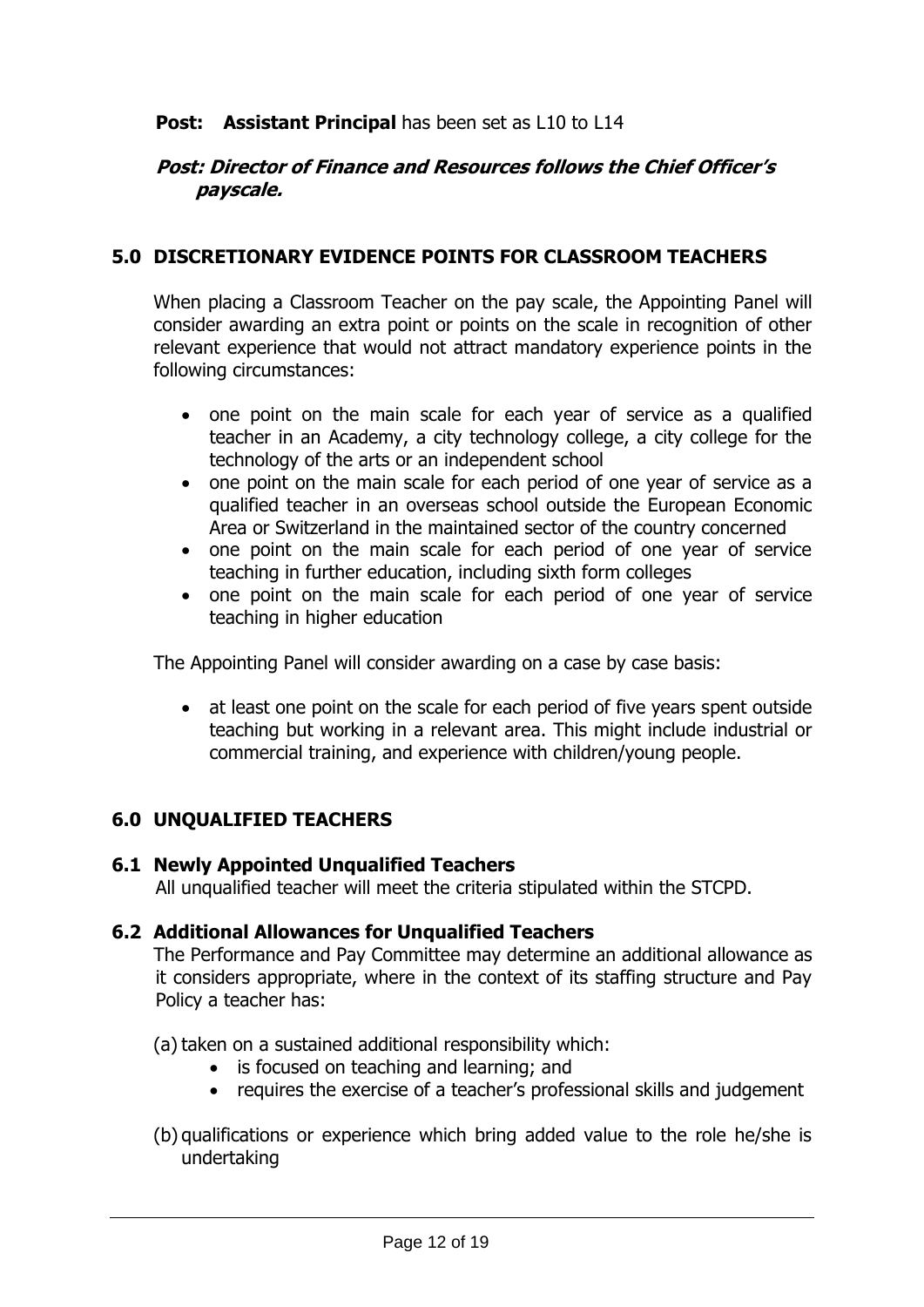Where an Unqualified Teacher is in receipt of an additional allowance awarded under a previous document, the relevant body must re-determine that allowance in accordance with the above criteria.

Unqualified Teachers may not hold a TLR or SEN allowance.

#### **6.3 Safeguarding for Unqualified Teachers**

Any safeguarded sum applied to an Unqualified Teacher will be paid in accordance with the STPCD.

#### **7.0 DISCRETIONARY ALLOWANCES AND PAYMENTS**

#### **7.1 Safeguarded payments and allowances**

Safeguarding will apply up to a maximum of three years whenever a teacher faces a reduction in salary through no fault of their own in line with the STPCD.

#### **7.2 Teaching and Learning Responsibility Payments (TLRs)**

TLRs are awarded to the holders of posts indicated in the attached staffing structure (Appendix 1).

TLR3s may be awarded for clearly time-limited school improvement projects or one-off externally driven responsibilities. The values of the TLRs to be awarded are set out below:

|             | <b>TLR 1</b> | TLR <sub>2</sub> | TLR <sub>3</sub> |
|-------------|--------------|------------------|------------------|
| Minimum (a) | £8,291       | £2,873           | £571             |
| (b)         | £10,234      | £4,881           | n/a              |
| Maximum (c) | £14,030      | £7,017           | £2,833           |

#### **7.3 Criteria and factors for award of TLRs**

#### **Criteria**

A Teaching and Learning Responsibility payment ("TLR") may be awarded to a teacher for undertaking a sustained additional responsibility in the context of the academy's staffing structure for the purpose of ensuring the continued delivery of high-quality teaching and learning for which they are made accountable. The award may be while the teacher remains in the same post or occupies another post in the temporary absence of the post holder.

#### **Factors**

Before awarding a TLR, the Governing Body must be satisfied that the teacher's duties include a significant responsibility that is not required of all classroom teachers, and that is focused on teaching and learning. Possible factors are:

a) leading, managing and developing a subject or curriculum area; or to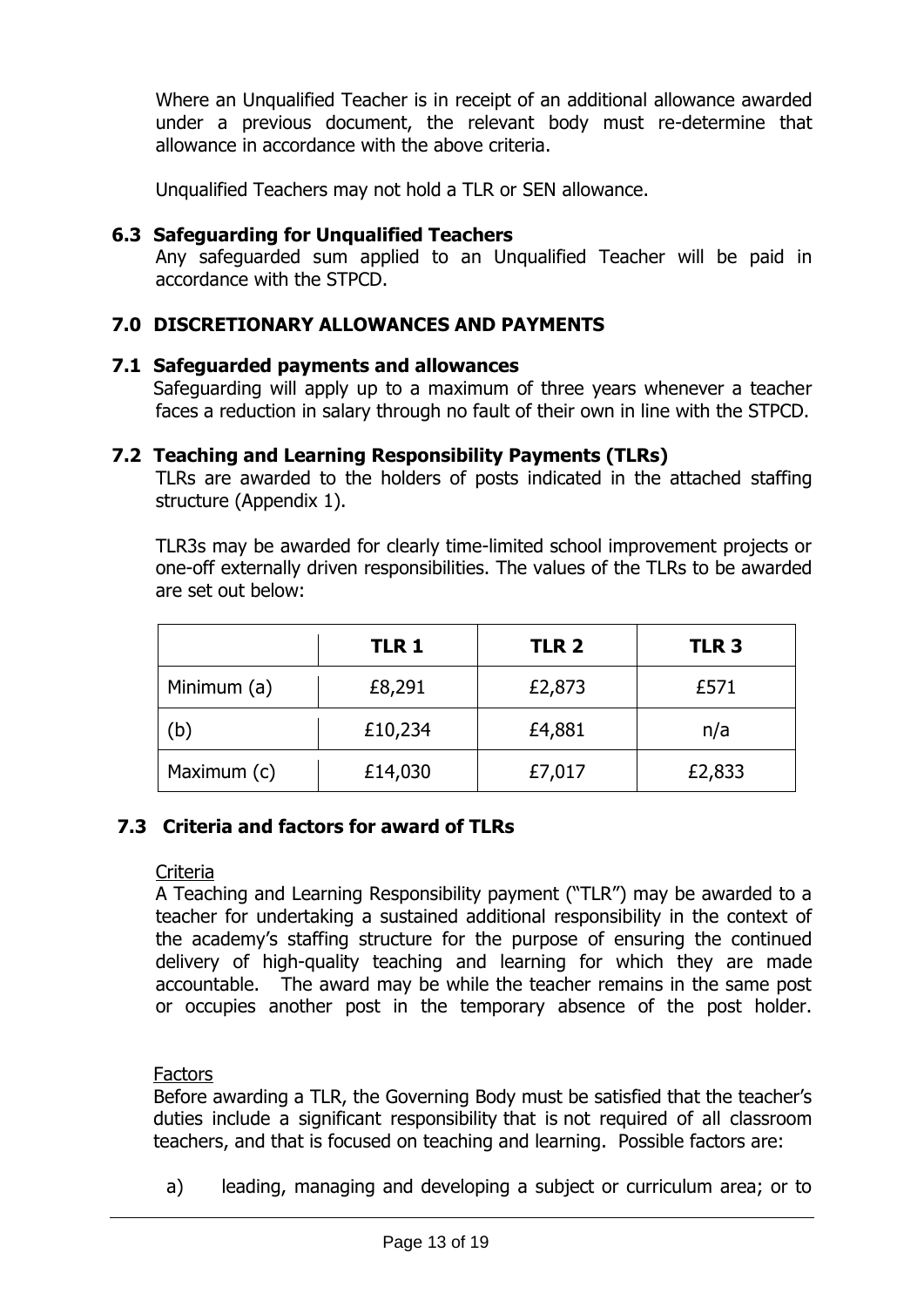lead and manage pupil development across the curriculum

- b) having an impact on the educational progress of pupils other than the teacher's assigned classes or groups of pupils; and
- c) involving leading, developing and enhancing the teaching practice of other staff

Before awarding a TLR1, the Governing Body must be satisfied that the significant responsibility referred to in the previous paragraph includes in addition line management responsibility for a significant number of people.

A teacher may not hold more than one TLR, but a TLR could be based on a job description that itemises several different areas of significant responsibility.

TLRs may only be awarded in the context of the staffing structure and Pay Policy. Details of any proposed changes to the staffing structure should be appended to Appendix 1 of this policy.

# **7.4 Safeguarding for TLRs**

Any safeguarded sum applied to a classroom teacher who was in receipt of a TLR1 or TLR2 will be paid in accordance with the STPCD. TLR3s are not subject to safeguarding.

# **7.5 Special Educational Needs Allowance**

A SEN allowance is no less than £2,270 and no more than £4,479.

The Governing Body will award an SEN Allowance to a classroom teacher in line with the STPCD.

# **8.0 OTHER PAYMENTS**

#### **8.1 Continuing Professional Development, Initial Teacher Training Activities, Out-of-School Learning Activities and Additional Responsibilities Linked to Raising School Educational Standards**

The Governing Body **may** make such payments as they see fit to a Teacher, including the Principal, in respect of:

- a) continuing professional development undertaken outside of the academy's day
- b) activities relating to the provision of initial teacher training as part of the ordinary conduct of the academy
- c) participation in out-of-hours learning activity agreed between the Teacher and the Principal or, in the case of the Principal, between the Principal and the Principal's Pay Group

Furthermore the Governing Body **may** make such payments as they see fit to a Teacher, excluding the Principal, in respect of: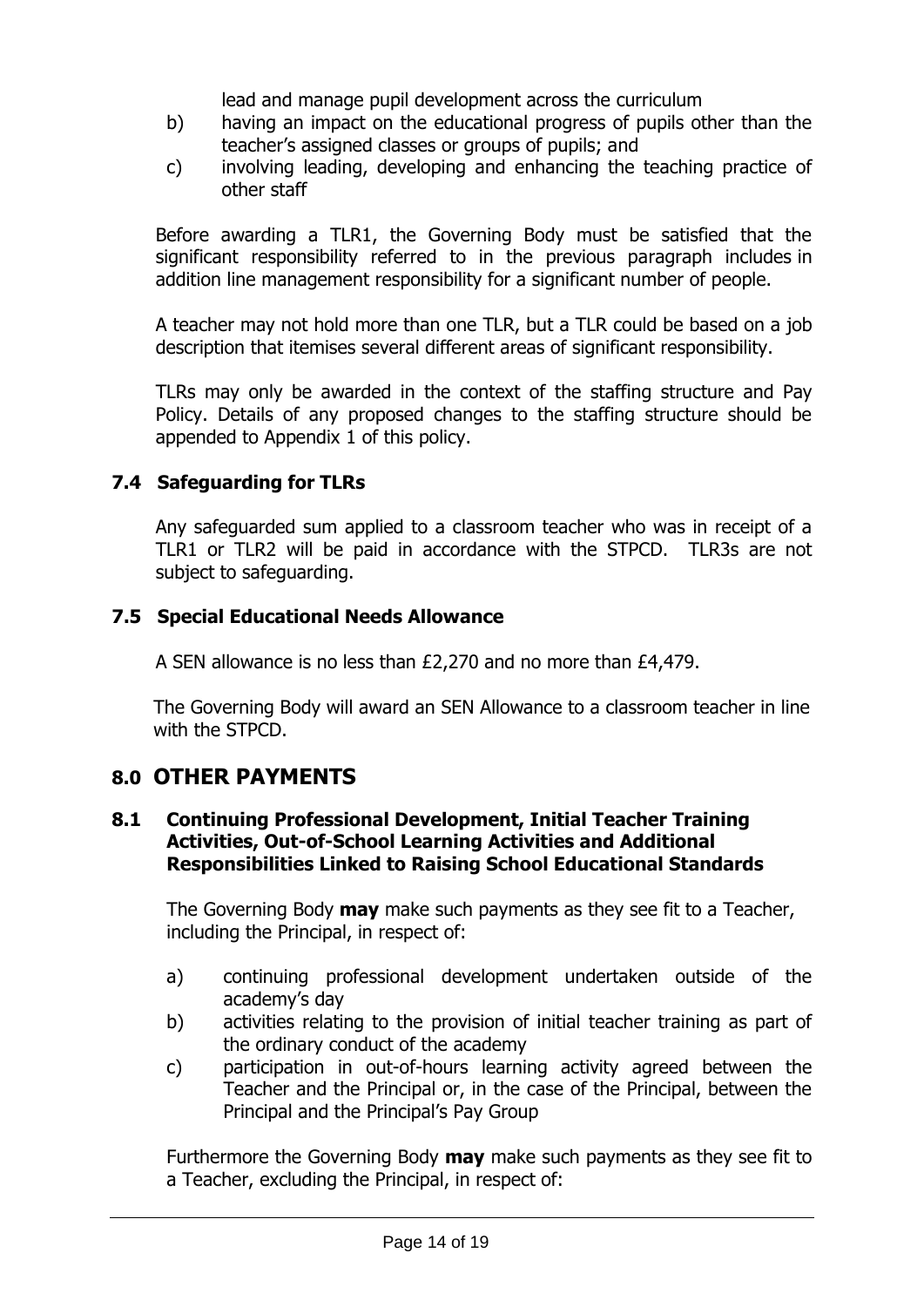d) additional responsibilities and activities due to, or in respect of the provision of services by the Principal relating to the raising of educational standards to one or more additional establishments

Other benefits payable, such as support for travel costs, care of dependants etc, **may be paid**.

The Governing Body will specify clearly the basis on which such incentives may be paid (e.g. to all teachers; to those in shortage subjects as defined by the academy; or after one/two advertisements have failed to produce a suitable candidate for appointment).

Payments may only be made for retention purposes, not for carrying out specific responsibilities or to supplement pay for other reasons.

Incentives may, for example, include a cash sum, a percentage up rating of salary, or defined benefits such as childcare costs of health care provision.

A review of rates will be necessary if the Governing Body intends to increase the level of these awards in line with general increases to salaries, or in other circumstances which the Governing Body may determine.

Any award given to a Principal under the STPCD, including non-monetary benefits (for which a notional monetary value must be given) is subject to the overall 25 percent limit on discretionary payments.

#### **9.0 Pay Policy Relating to Support Staff**

Within this Academy Support Staff are paid in line with the National Joint Council for Local Government Services National Agreement on Pay and Conditions of Service and the Devon County Council Job Evaluation Scheme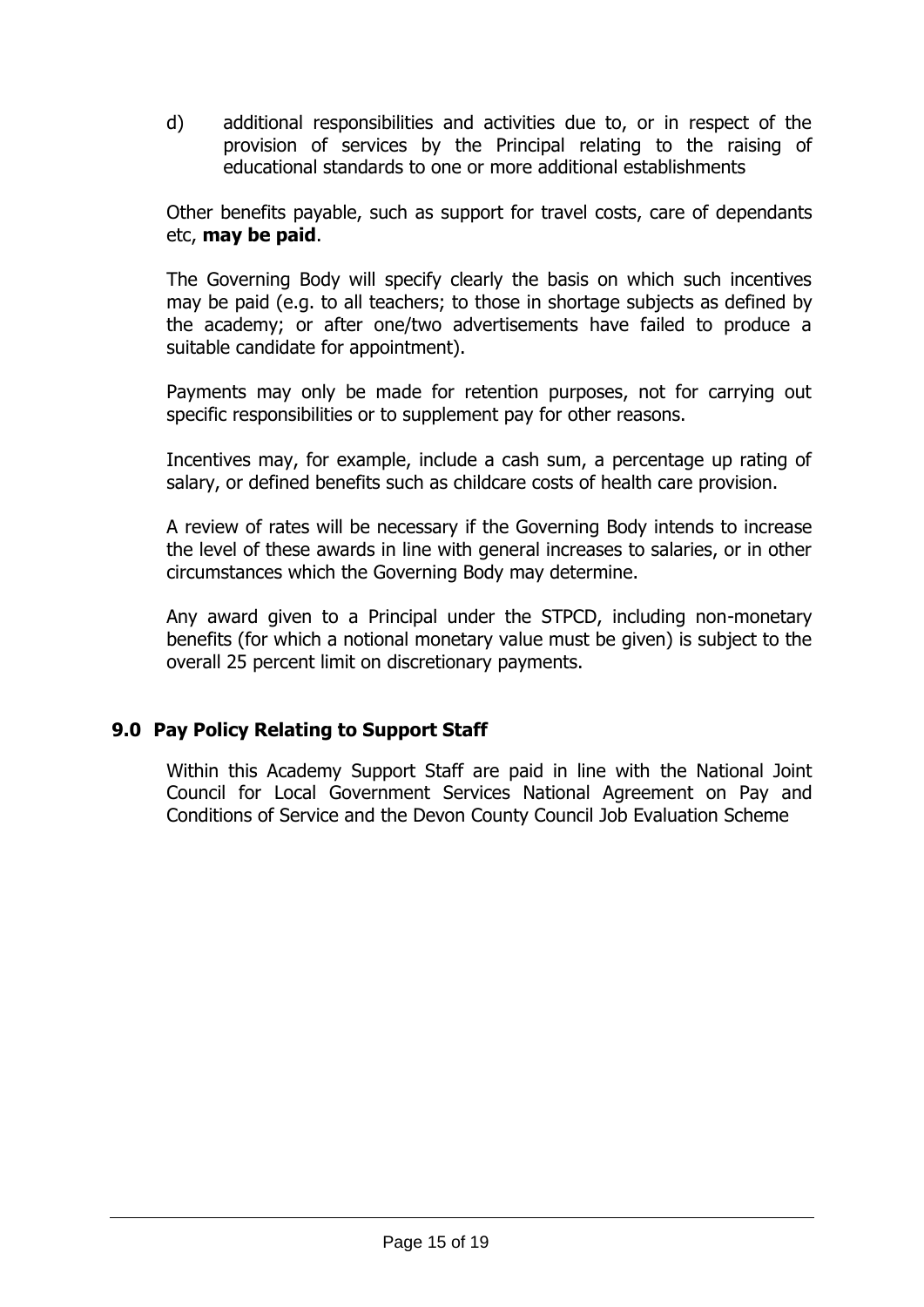#### **APPENDIX 1: ACADEMY'S STAFFING STRUCTURE**



#### **ELT AND CLC ELT**

 $\overline{\phantom{0}}$ 

| <b>ELT</b>                |            |                      |                       |  |
|---------------------------|------------|----------------------|-----------------------|--|
| <b>Glenn Smith</b>        | $L28 - 34$ | <b>Sue Manning</b>   | Jenny Bigmore         |  |
|                           |            | Marie-Claire Adams   | Jessie Hay            |  |
|                           |            | Rob Robson           |                       |  |
|                           |            | Kelly Knight         |                       |  |
|                           |            | Jo Hill              |                       |  |
|                           |            | Kat Blockley         |                       |  |
|                           |            | Selena Burroughs     |                       |  |
| <b>Marie-Claire Adams</b> | $L11 - 16$ | Katie Robinson (NQT) | Nicola Turner         |  |
|                           |            | Anna Phillips (NQT)  | Carla Abraham         |  |
|                           |            | Abigail Meyer (NQT)  |                       |  |
|                           |            |                      |                       |  |
|                           |            |                      |                       |  |
| <b>Sue Manning</b>        | $L21 - 25$ | Charles Braven       | Julie Payne           |  |
|                           |            | Sarah Flynn          | Sarah Sayers          |  |
|                           |            |                      |                       |  |
| <b>Rob Robson</b>         | $L11 - 16$ | <b>Tom Skelding</b>  | Michelle Clements     |  |
|                           |            | Dave Dagger          | Nikki Thomas          |  |
|                           |            | Pippa Wyatt          | Jackie Rees           |  |
|                           |            |                      | Claire O'Toole        |  |
|                           |            |                      | Miriam Westaway       |  |
|                           |            |                      | Sian Peace            |  |
|                           |            |                      | Maria Pym             |  |
|                           |            |                      | <b>Emily Meek</b>     |  |
|                           |            |                      | Kate Quick            |  |
| <b>Jessie Hay</b>         |            |                      | Mandy White           |  |
|                           |            |                      | <b>Gill Nicholls</b>  |  |
|                           |            |                      | Mick Robson           |  |
|                           |            |                      | Derek Chadwick        |  |
|                           |            |                      | <b>Nathan Riggs</b>   |  |
|                           |            |                      | Vicky Burr            |  |
|                           |            |                      | <b>Sarah Matthews</b> |  |
|                           |            |                      |                       |  |
| <b>Selena Burroughs</b>   |            | Julie Money          |                       |  |
|                           |            | Josh Wright          |                       |  |
|                           |            | <b>SEND</b>          |                       |  |
| <b>Jo Hill</b>            | $L10 - 14$ | Caroline McConachie  | <b>Alison Salter</b>  |  |
|                           |            |                      | Louise Bradbury       |  |
| <b>Alison Salter</b>      |            |                      | Mireie Stace          |  |
|                           |            |                      | Melanie Webb          |  |
|                           |            |                      | Karen Woollacott      |  |
|                           |            |                      | Sue Lale              |  |
|                           |            |                      | Michele McGrath       |  |
|                           |            |                      | Louis Lane            |  |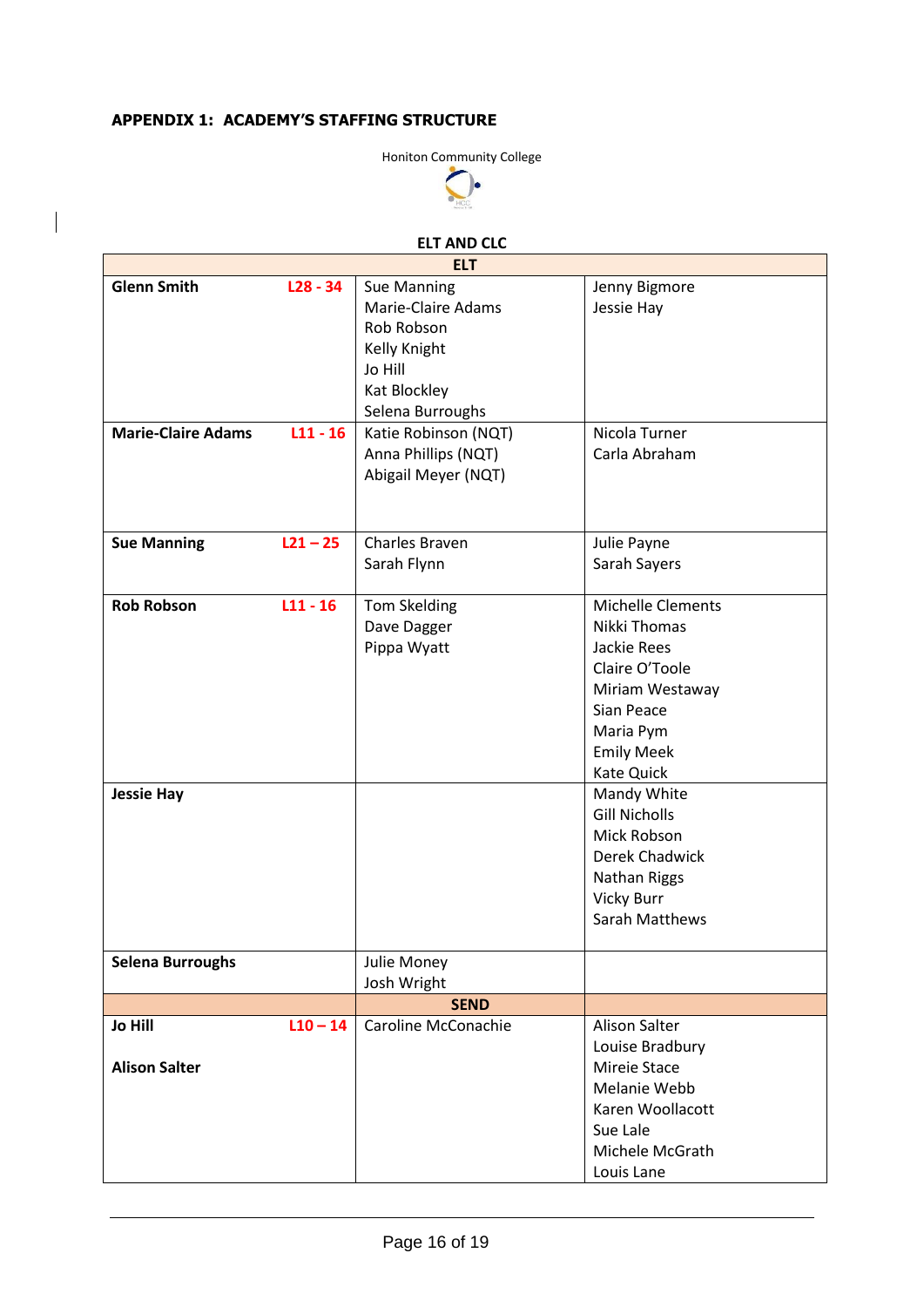|                            |                     |                                         | <b>Christine Elliott</b>              |
|----------------------------|---------------------|-----------------------------------------|---------------------------------------|
|                            |                     |                                         | Andrea Leaman<br><b>Edwina Baxter</b> |
|                            |                     |                                         | Sue Wright                            |
|                            |                     |                                         | Jean MacCourt                         |
|                            |                     |                                         | Rosemary Lynn                         |
|                            |                     | <b>CreATE</b>                           |                                       |
| <b>Kat Blockley</b>        | <b>TLR1B</b>        | Joss Kidd                               |                                       |
|                            |                     | Sharon Waterton                         |                                       |
|                            |                     | Emma Barrett                            |                                       |
| <b>Marc Culwick</b>        | <b>TLR2A</b>        | <b>Marc Culwick</b>                     | Denize Creed                          |
|                            |                     |                                         | Emma Milford                          |
|                            |                     |                                         | Simon Teed                            |
|                            |                     | <b>ICT DEPARTMENT</b>                   |                                       |
| <b>Josh Wright</b>         | L9                  | Amy Dytor                               |                                       |
|                            |                     |                                         |                                       |
| <b>Nathan Riggs</b>        |                     | <b>HUMANITIES DEPARTMENT</b>            | <b>Ethan Sterry</b>                   |
| <b>Dave Dagger</b>         | <b>TLR1B</b>        | Shelly Anderson                         |                                       |
|                            |                     | <b>Hayley Blight</b>                    |                                       |
|                            |                     | Emma Barnard                            |                                       |
|                            |                     | Harriet Taylor                          |                                       |
|                            |                     |                                         |                                       |
| <b>Shelly Anderson</b>     | <b>TLR2A</b>        | Isobel Stacpoole<br>Vicki Bidwell       |                                       |
|                            |                     | <b>ENGLISH DEPARTMENT</b>               |                                       |
| Sarah Flynn                | <b>TLR1B</b>        | Karen Lane                              |                                       |
|                            |                     | <b>Claire Jenkins</b>                   |                                       |
|                            |                     | Steevie-May Daw                         |                                       |
|                            |                     |                                         |                                       |
| <b>Karen Lane</b>          | <b>TLR2B</b>        | Charlotte Bean<br><b>Ruth Robertson</b> |                                       |
|                            |                     | <b>MATHS DEPARTMENT</b>                 |                                       |
| <b>Charles Braven</b>      | <b>TLR1B</b>        | <b>Matthew Brailsford</b>               |                                       |
|                            |                     | Philippa Gurney                         |                                       |
|                            |                     | Lauren Bartlett                         |                                       |
| <b>Matt Brailsford</b>     | <b>TLR2C</b>        | Peter Smith                             |                                       |
|                            |                     | <b>MFL DEPARTMENT</b>                   |                                       |
| <b>Caroline McConachie</b> | <b>TLR2B</b>        | Miriam Theeten                          |                                       |
|                            |                     | Sarah Marzougui                         |                                       |
|                            |                     |                                         |                                       |
|                            |                     |                                         |                                       |
|                            | <b>TLR2C</b>        | PE DEPARTMENT<br>Hannah Bown            |                                       |
| <b>Andy Taylor</b>         |                     | Pippa Wyatt                             |                                       |
|                            |                     | Ethan Leach                             |                                       |
|                            |                     |                                         |                                       |
| <b>Hannah Bown</b>         | <b>TLR3 / TLR2A</b> | Andy Taylor                             |                                       |
|                            |                     |                                         |                                       |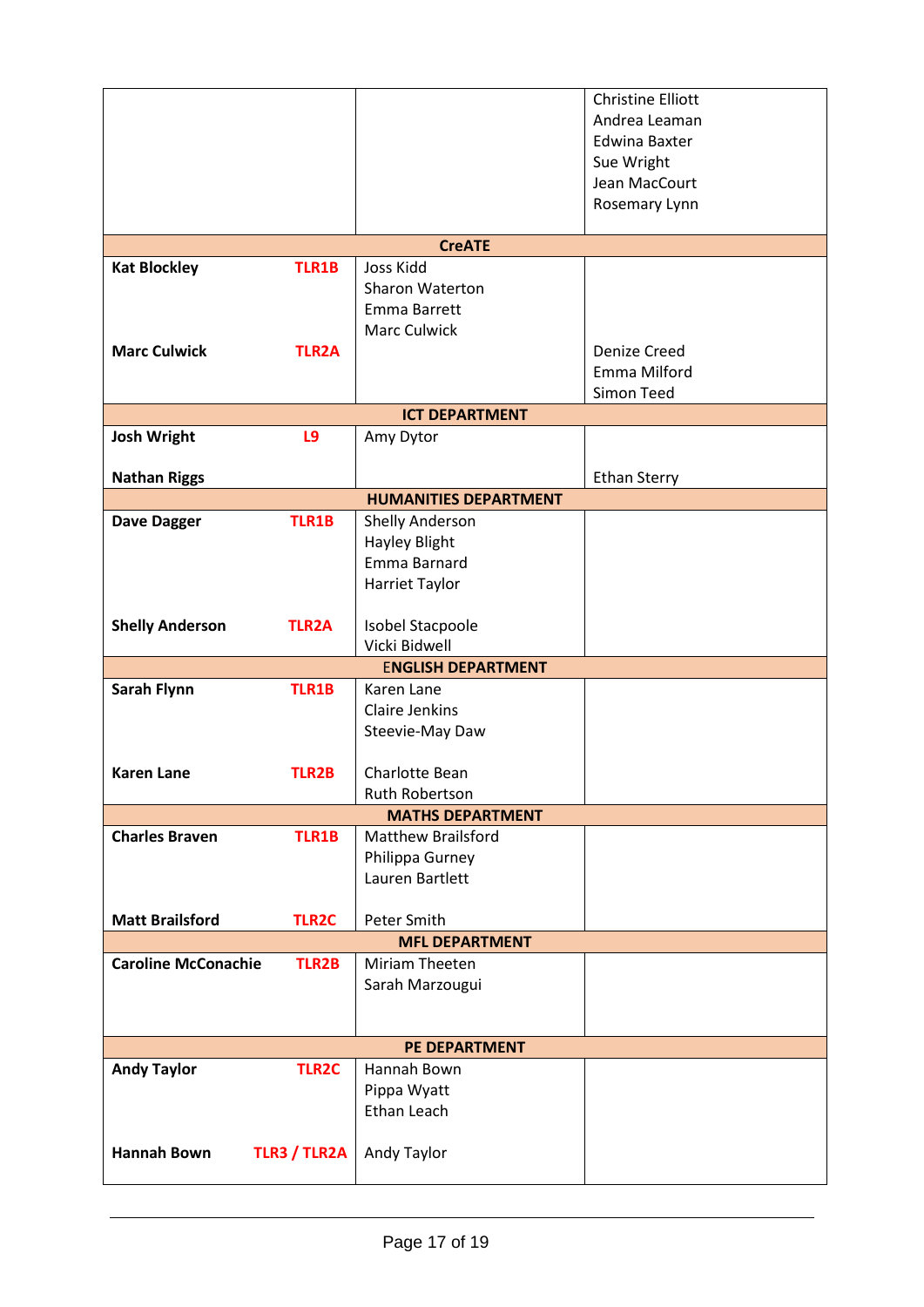| <b>SCIENCE DEPARTMENT</b>                     |                              |                                                                                                |                                               |  |
|-----------------------------------------------|------------------------------|------------------------------------------------------------------------------------------------|-----------------------------------------------|--|
| <b>Kelly Knight</b>                           | <b>TLR1B</b>                 | <b>Richard Collins</b><br><b>Brian Woodward</b><br>Jeannette Murch<br><b>Charlotte Kendall</b> | <b>Richmal Shorter</b>                        |  |
| <b>Richard Collins</b>                        | <b>TLR2B</b>                 | Simon Maplesden<br>Stephen Whetton                                                             |                                               |  |
| <b>Richmal Shorter</b>                        |                              |                                                                                                | Alex Marshall<br>Jo Harvey-Ingram             |  |
|                                               |                              | <b>STUDENT WELL BEING CO-ORDINATORS</b>                                                        |                                               |  |
| <b>Thomas Skelding</b>                        | <b>TLR2C</b>                 |                                                                                                | N Venn                                        |  |
|                                               | <b>R</b> and <b>R</b>        |                                                                                                |                                               |  |
| Pippa Wyatt<br>(Currently on Maternity Leave) | <b>TLR2C</b>                 |                                                                                                |                                               |  |
| Ethan Leach /<br><b>Steevie May Daw</b>       | <b>TLR2B</b><br><b>TLR2B</b> |                                                                                                | Sue Smith                                     |  |
| Emma Barrett /                                | <b>TLR2B</b>                 |                                                                                                | Sasha Thomas                                  |  |
| <b>Hayley Blight</b>                          | <b>TLR2B</b>                 |                                                                                                |                                               |  |
| <b>GOVERNORS</b>                              |                              |                                                                                                |                                               |  |
| Tony Smith (Chair of Governors)               |                              | Glenn Smith                                                                                    | Sarah Matthews                                |  |
|                                               |                              | <b>PREMISES</b>                                                                                |                                               |  |
| <b>Mick Robson</b>                            |                              |                                                                                                | Roy Huxley<br>Dave Reed<br>Mark Catlin-Garner |  |